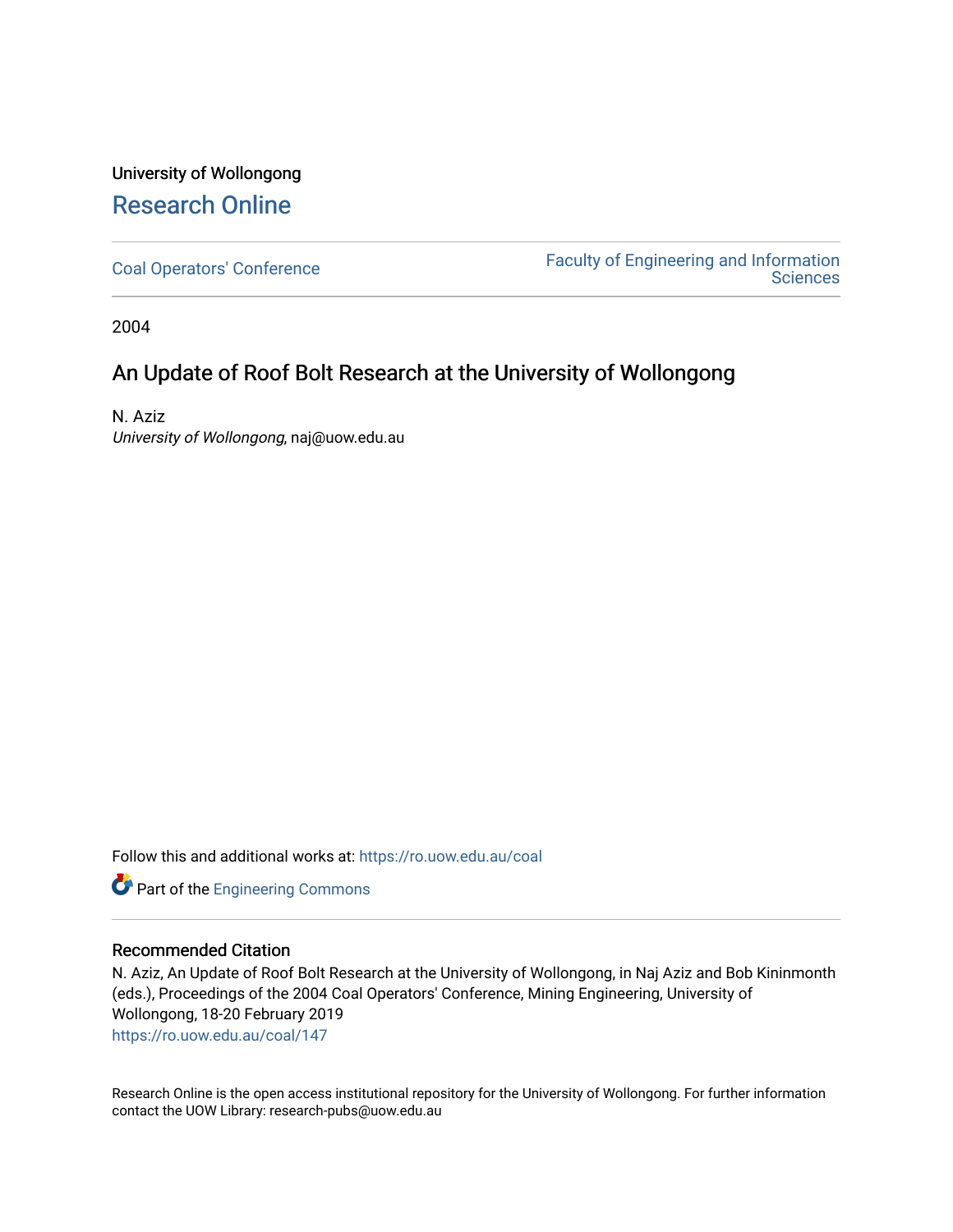# **AN UPDATE OF ROOF BOLT RESEARCH AT THE UNIVERSITY OF WOLLONGONG**

### Naj Aziz<sup>1</sup>

*ABSTRACT:* The influence of surface profile on load transfer mechanisms of bolts has been studied under both the constant normal stiffness (CNS) and constant normal load (CNL) conditions. Testing under CNS condition was conducted in a specially constructed constant normal stiffness shearing apparatus, whereby the flattened surface of a bolt section was pulled against the image of cast resin sample under constant stiffness conditions. Testing under CNL conditions included the conventional pull testing of an encapsulated section of bolt anchored in a borehole, and the short encapsulation push test.

The conventional pull testing involved pull testing of three different profiled bolts in three different diameter holes. The pull tests were carried out both insitu and in the laboratory. Parameters examined, in addition to bolt surface profile, were the resin annulus thickness and the effectiveness of resin mixing in the hole.

The credibility of push testing, in short steel cylinder sleeves, was examined by pulling the bolt out of the cylindrical sleeve instead of pushing. Also tested in short sleeve, was the possibility of changing the load transfer capability of a bolt by changing its surface profile.

A numerical simulation study has recently been incorporated to enhance the current programme of research carried out at the School of Civil, Mining and Environmental Engineering, The University of Wollongong. The numerical study included the modeling of both the short encapsulation push/ pull test as well as shear stress simulation across joints. The conclusions drawn were that the bolt surface profile is an important parameter affecting the load transfer capacity of the bolt/rock interface, that the anchorage strength of resin encapsulation is influenced by the effectiveness of resin mixing, and the annulus thickness, and the short encapsulation push test underestimates the peak shear load and peak load displacement.

#### **INTRODUCTION**

The following programme of research is currently ongoing at the School of Civil, Mining and Environmental Engineering, University of Wollongong:

- Examination of bolt resin shear failures under CNS conditions;
- Load transfer mechanism studies by conventional pull tests, to include pull out testing of bolt with encapsulation length up to 300 mm. This type of study is carried out both in the laboratory and in the field. Different bolt surface profiles were examined;
- Push /pull testing of the bolt encapsulated in a short steel sleeve;
- Double shear testing of bolts, with 1.20 m long bolts installed in a three-piece concrete block, subjected to shearing load;
- Modeling of bolt shear failure in both short encapsulation and double shearing tests; and
- Bolt corrosion with respect to stress corrosion cracking. A purpose-designed rig, that allows tests to be conducted on bolts under both tension and torsion conditions.

l

<sup>1</sup> School of Civil, Mining and Environmental Engineering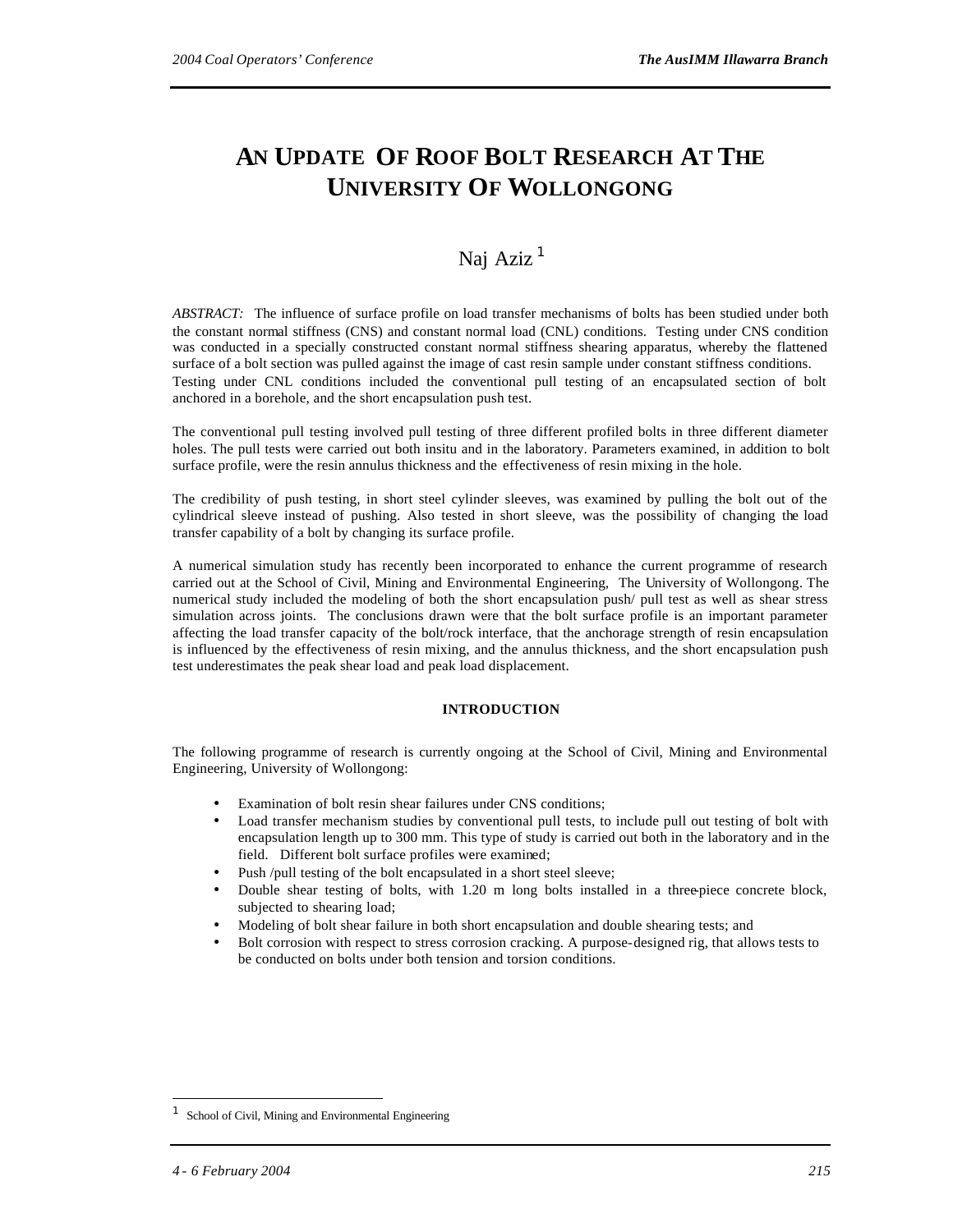The latest of the research findings are presented with different methods listed above. The study on shearing under CSN conditions reported by Aziz, (2002), Aziz and Dey and Indraratna (1999), was further extended to include testing under triaxial conditions. However, the study on short Encapsulation test, reported, by Aziz and Webb (2003a) is extended to include tests by pulling of the bolt out of steel cylinder. Additional studies include bolt technology appraisal by numerical modeling, laboratory, and fieldwork and are the subject of this presentation.

The modeling of the double shearing tests, though reported here, is dealt in a separate paper in this proceedings by Jalalifar, Aziz and Hadi (2004).

#### **CONVENTIONAL SHORT ENCAPSULATION PULL TEST**

#### **Laboratory Test**

The laboratory experimental work was carried out in a purpose built testing rig facility pictured in Figure 1a. The rig consisted of a double deck steel frame structure. The upper deck carried a drilling medium of a block of rock or concrete and an overhead-lifting crane (not shown in the figure) used for lifting and placement of the drilled medium. A hydraulic drilling rig, positioned beneath the drilled concrete block, was adapted from a continuous miner.

The high strength concrete block had a  $1.0\text{m}^2$  base area that tapered to  $0.9\text{m}^2$  area at the top, and an overall height of 1.2m. Figure 1b shows the general arrangement for pull testing of the bolts. The hydraulic ram had a maximum capability of 30 tonnes and was powered with a two-stage 'Rodgers' hydraulic pump. The load applied to the bolt was measured using a hollow load cell. A Linear Variable Differential Transducer (LVDT) was used to measure the bolt axial displacement during the pulling process.



#### **Fig 1 – Laboratory drill rig and bolt pull test arrangement**

The process of bolt installation in the concrete block consisted of, firstly drilling the desired borehole diameter (e.g. 27mm, 28mm or 35mm) to a pre-determined depth of 500 mm. The first 200 mm section of each hole was then reamed using a significantly larger drill bit. This was necessary to allow deeper anchoring of the bolt in the concrete block, thus avoiding premature cracking of the block during the loading process, as had occurred on several occasions previously. Also, the reamed section allowed any excess resin to fall out of the hole thus preventing over-encapsulation. All drill holes were checked for rifling to permit an effective concrete /resin bonding as shown in Figure 2.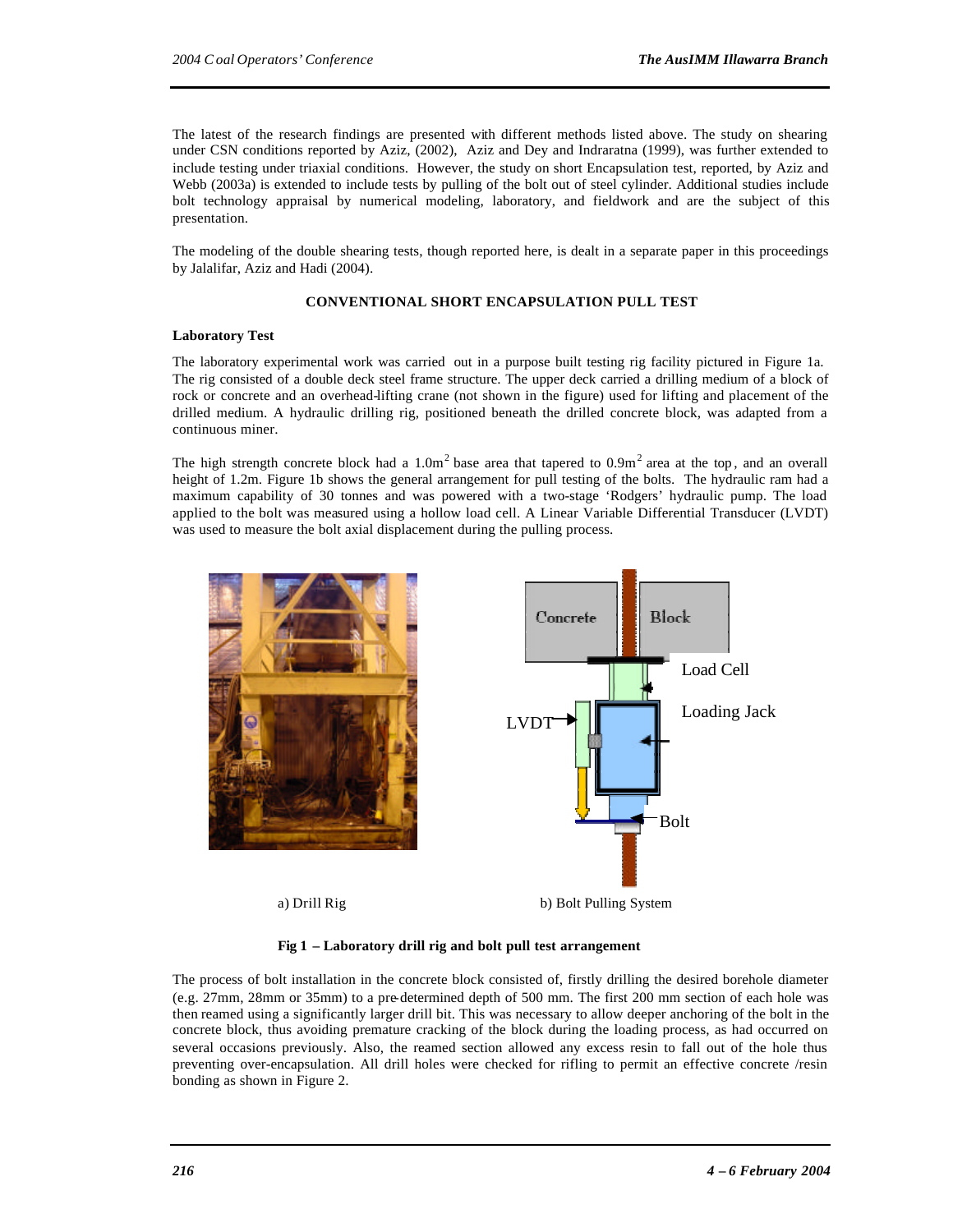|                        | $\overline{T1}$ | T <sub>2</sub> | T <sub>3</sub>     |
|------------------------|-----------------|----------------|--------------------|
| Bolt core dia.(mm)     | 21.7            | 21.7           | 21.7               |
| Profile centres        | 12.00           | 12.50          | 25                 |
| $UTS$ (kN)             | 330             | 340            | 340                |
| Yield Pt load (kN)     | 250             | 256            | 247                |
| Profile height (mm)    | 0.65            | 1.40           | 1.25               |
| Profile angle $(0)$    | $21.5^{\circ}$  | $21.5^{\circ}$ | 21.50 <sup>o</sup> |
| Profile top width (mm) | 1.50            | 2.00           | 2.50               |
| Profile base width     | 3.00            | 4.00           | 5.00               |
| Bolt configuration     |                 |                |                    |

#### **Table 1 - General specifications of the bolts**



**Fig 2 - Rifled drill hole**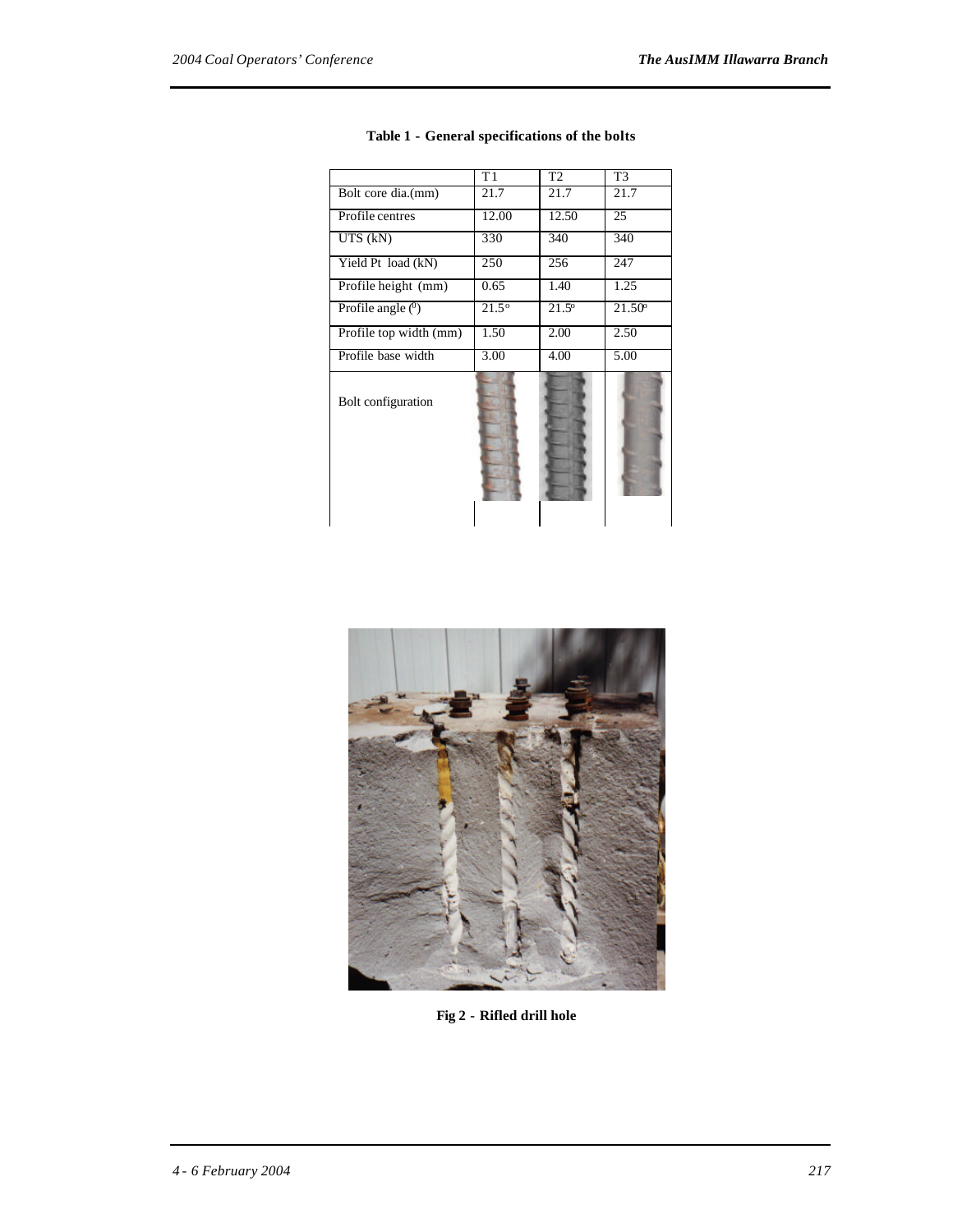Initially the encapsulation length was 300 mm, and this was later reduced to 260 mm as the pulling force exceeded the pulling capacity of the jack and was well above the elastic yield point of the bolt. All the bolt types used in the test had the ultimate tensile strength about 34 tonnes and yield strength around 25 tonnes. Other details of the bolts used in bothinvestigations are shown in Table 1. For obvious reasons all the bolt types were given identification designations.

A total of 55 bolts were installed in three different borehole diameters of 27, 28 and 32 mm respectively (It should be noted that the third hole size diameter at the field study was 32 mm instead of 35 mm). The tested bolts were Bolt Types T1, T2 and T3. 45 bolts were installed in the concrete block using resin cartridge and the remaining 10 bolts were installed with PREMIX resin (known as Mix and Pore 'P1' Resin). Premixing involved mixing the resin in a container and pouring it into the hole around the bolt in the inverted concrete block.

#### **Field Test**

Field tests were carried out at the intake side of an underground local coalmine in the Illawarra Coalfield of NSW, Australia. All the holes were drilled in medium to coarse sandstone, which can be described as a competent formation. Three hole sizes were used with anchorage lengths being maintained at 300mm. The holes were initially drilled at 500 mm in length and the first 200 mm length was then reamed to 35 mm. A total of 36 bolts were installed in three different bolt diameters of 27, 28 and 32 mm respectively.

#### **RESULTS AND DISCUSSIONS**

**Table 2** shows the average peak loads and peak displacement of all three bolts tested in the laboratory and in the field using different diameter holes. Figures 3 a, b and c show the laboratory results of the pull tests carried out on three different bolts and in three different diameter holes. Figures 3 d, e, and f show the field test results of the peak load and displacement values of similar type bolts in three different borehole diameter holes. Clearly the methodology of resin encapsulation application had some influence on bolt anchorage performance. The pull out anchorage loads for premix encapsulation far exceeded those obtained from cartridge types irrespective of bolt type and annulus thickness.

| <b>Bolt</b>    | Hole<br>dia |              | Average peak load |                              | Displacement<br>at peak load |          | Average shear<br>stress | <b>Shear Stiffness</b> |       |
|----------------|-------------|--------------|-------------------|------------------------------|------------------------------|----------|-------------------------|------------------------|-------|
|                |             | (kN)         |                   | (mm)                         |                              | (MPa)    |                         | KN/mm                  |       |
|                | (mm)        | Lab          | Field             | Lab                          | Field                        | Lab      | Field                   | Lab                    | Field |
| T1             | 27          | 246          | 190               | 8.05                         | 25.1                         | 13.9     | 9.30                    | 50.0                   | 35.0  |
| T1             | 28          | 167          | 154               | 5.75                         | 9.4                          | 9.5      | 7.53                    | 47.0                   | 20.0  |
| T1             | 32          | $>300*/66**$ | $75**$            | 3.54                         | 8.9                          | 2.8      | 3.67                    |                        |       |
| T <sub>2</sub> | 27          | 251.7        | 229               | 6.29                         | 14.5                         | 14.2     | 11.19                   | 46.0                   | 53.0  |
| T <sub>2</sub> | 28          | 235.8        | 155               | 7.04                         | 8.0                          | 13.3     | 7.58                    | 38.0                   | 22.0  |
| T <sub>2</sub> | 35/32       | $> 300*$     | $(68)$ **         | $\qquad \qquad \blacksquare$ |                              | $>16.9*$ | 3.3                     |                        |       |
| T3             | 27          | >300         | 251               | 15.56                        | 42                           | 17       | 12.27                   | 53.0                   | 47.0  |
| T3             | 28          | 252.8        | 179               | 12.63                        | 12                           | 14.3     | 8.75                    | 46.0                   | 17    |
| T3             | 32          | $>300*$      | $(16)$ **         | -                            | 3.0                          | >16.9    | 0.78                    |                        |       |

#### **Table 2 - Summary of average results**

NB: \* - Cartridge resin encapsulation, \*\* Premix resin encapsulation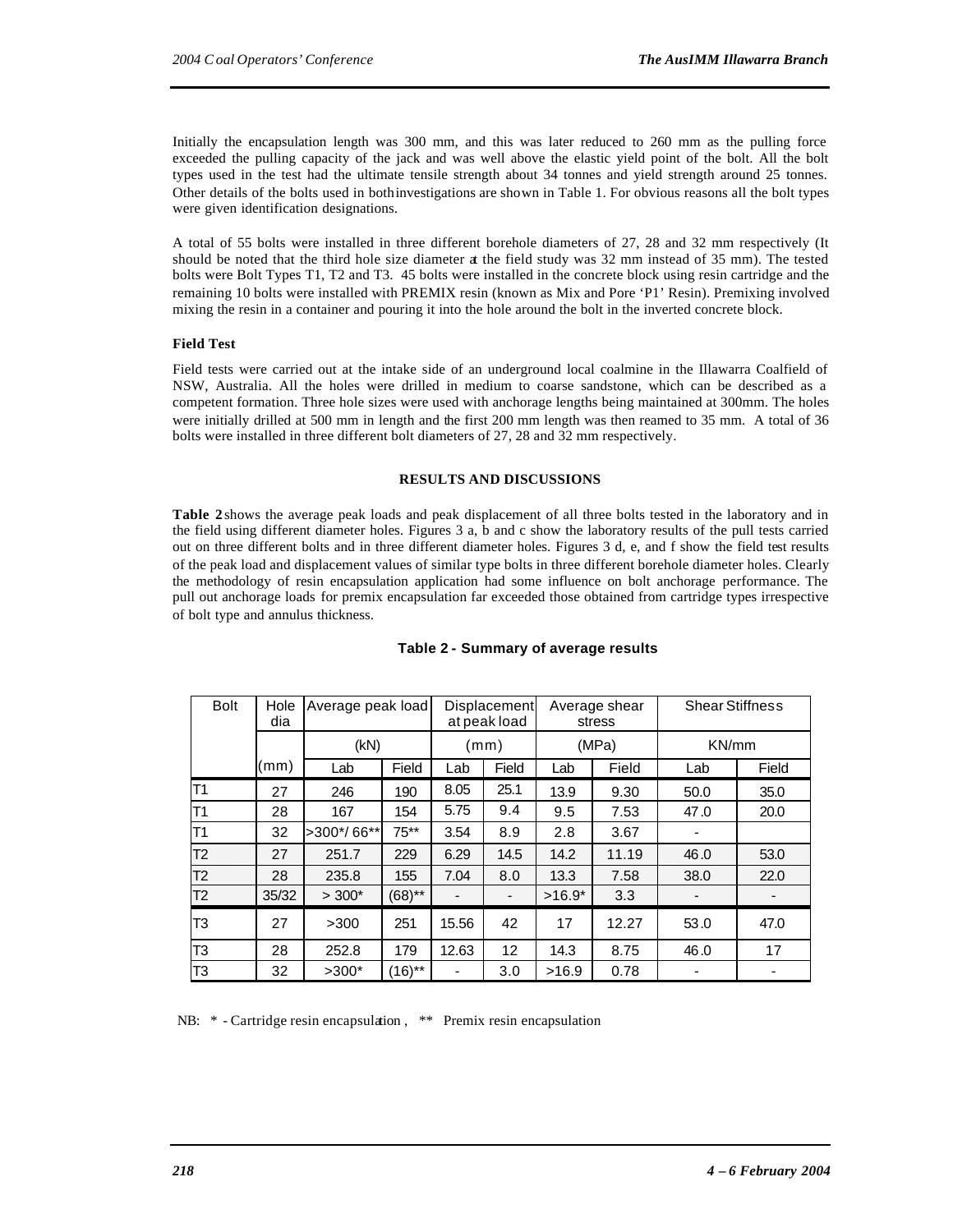#### **Load –displacement**

The laboratory results shown in Figure 3 were obtained from 260 mm long encapsulation, whereas the in situ field data were from 300 mm long resin encapsulation. The results from two different testing conditions have produced near similar trends. As expected, the peak pull force for widely spaced profiled Bolt Type T3 occurred at greater displacement than Bolt Types T1 and T2 as indicated also in Table 2. Such behaviour is similar to that obtained from both the CNS test (Aziz and Dey 1999) and short encapsulation test (Aziz and Webb 2003 a, and 2003b). In particular, the displacement at peak load was greatest for Bolt Type T3 bolt. Bolt Type T2 followed this, in most cases, and the least displacement was for Bolt Type T1.

The following can be deduced from both the laboratory and field test results as listed in Table 2 above:

- 1) The peak load displacement varied according to the bolt profile configuration. There was very little difference in displacement at peak load between two equally spaced Bolt Types T1 and T2 profiles, however the displacement was greater in widely spaced Bolt Type T3.
- 2) This finding was in agreement with previous reporting by both Aziz (2002) Aziz and Webb (2003a), and Aziz and Webb (2003 b).
- 3) For all three bolt Types, the average peak pulling force values and displacement at peak load was highest in the 27 mm diameter holes. This was followed by the 28 mm holes and with the least values being obtained in 35 mm holes. However, the variation in peak loads with respect to borehole diameter did not hold when the bolts were anchored with pre-mix resins encapsulation.
- 4) Premix resin encapsulation was found to be superior in performance to the cartridge type. This is obviously clear fr om the results of the tests in the laboratory for all three bolts and as evident Figure  $3c$ .
- 5) The reduced performance of pull out force with increased annulus thickness was considered to be attributed to insufficient resin mixing leading to excessive gloving, which is discussed later
- 6) Rifling of the hole (Fig 1) prevented the failure along the resin /concrete interface.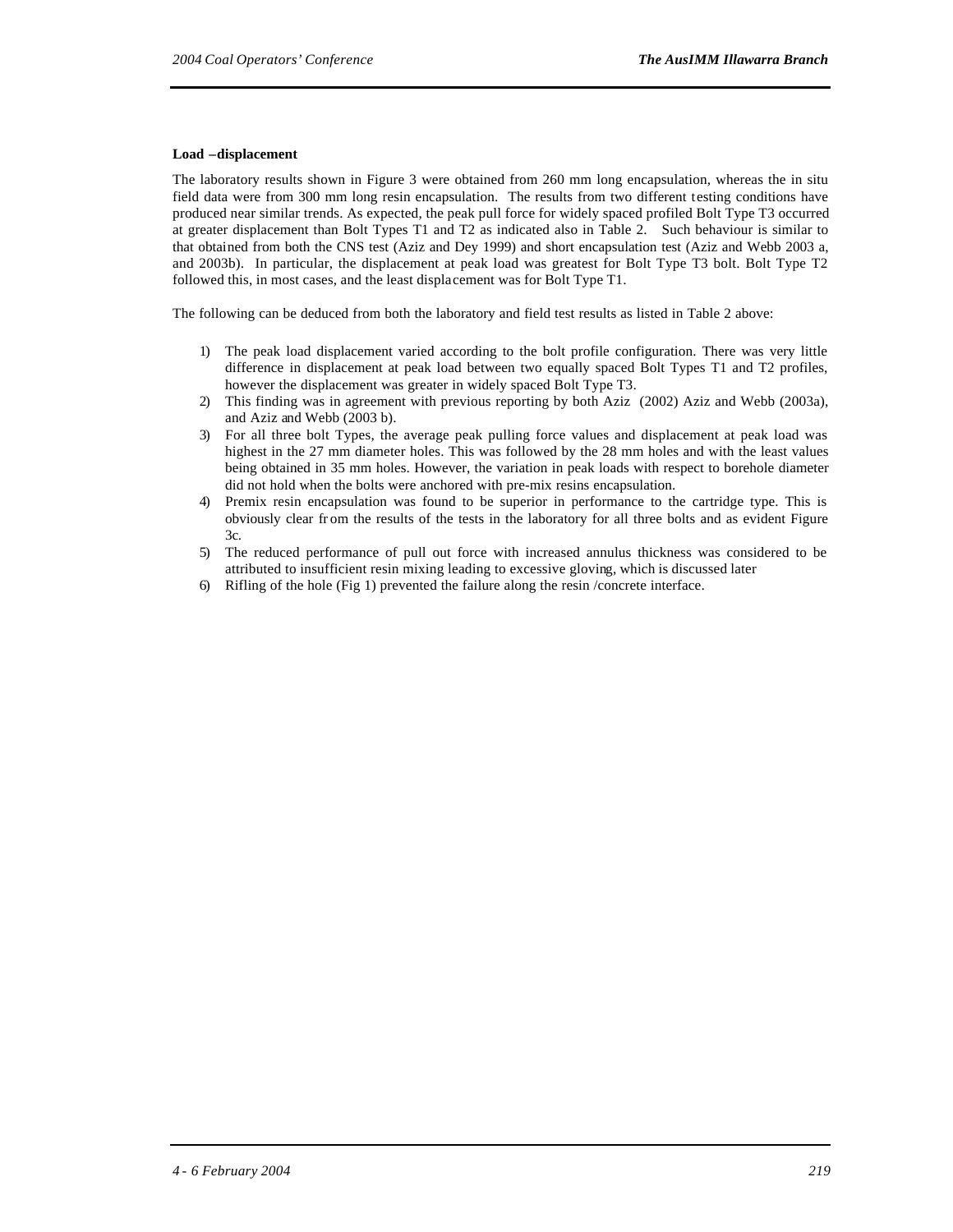

**Fig 3 - Laboratory and field test results for different bolts**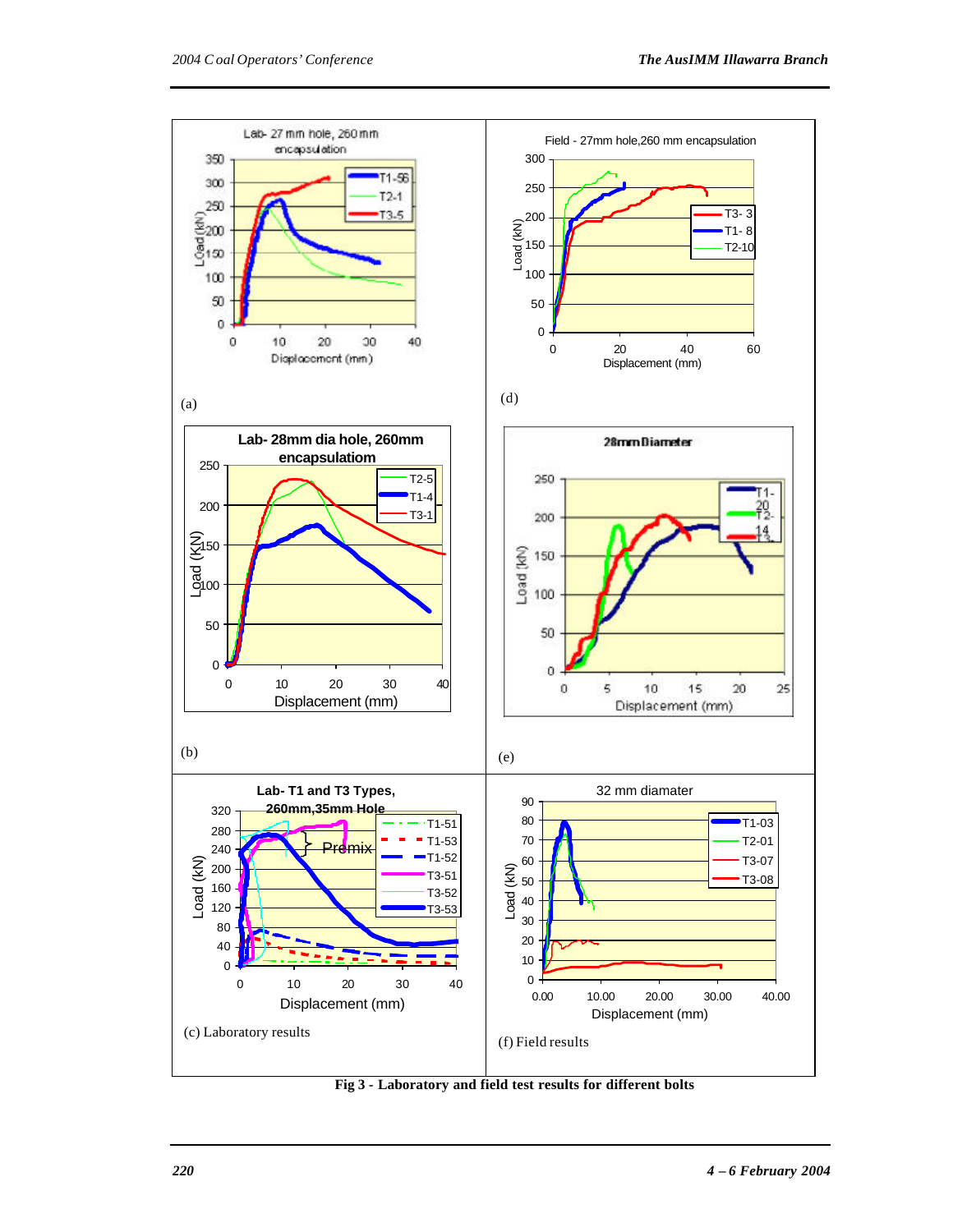#### **Encapsulation Annulus Thickness**

Figure 4 shows the load displacement profiles of Bolt Type T1 in different diameter holes obtained from both the laboratory and field tests. Both tests clearly demonstrated that the increased resin annulus thickness had an adverse influence on the bolt performance. A closer examination of the results in Figures 3 c and 3 f, revealed the same pattern of results for bolt Type T1 and T3 respectively, but although at different rates. No tests were made on Bolt Type T2 in 35 mm holes.



**Fig 4 - Load-displacement of Type T1 Bolt in different annulus thickness encapsulation**

No differences in performances were observed in the laboratory tests when all three-bolt types were installed in different diameter holes using premix resin encapsulation. As can be seen in Fig. 3 c, the peak pulling load of premix resin installed bolts were around 300 kN. The results demonstrated that increasing annulus thickness of the encapsulation was due to the quality of resin mixing and the degree of gloving formation and variations in resin encapsulation thickness. Bolts with higher and closer spaced profiles are likely to provide better mixing capability of the resin encapsulation than the bolts with lower and wider spaced profiles. This is because the high and closer spaced profiles (eg. Bolt Type T2) may generate more effective spinning force, allowing better shredding of the resin cartridge sleeve than the bolts with wider and lower profiles.

In an endeavour to examine the role of increased annulus encapsulation thickness on resin anchorage strength, a comparative push test was made using two different encapsulation thicknesses. As can be seen in Figure 5, that there was a dramatic reduction in pulling force between the two-encapsulation thicknesses. In both cases the same profile type of bolt was used.



**Fig 5 - Comparison of push tests in different internal diameter steel sleeve**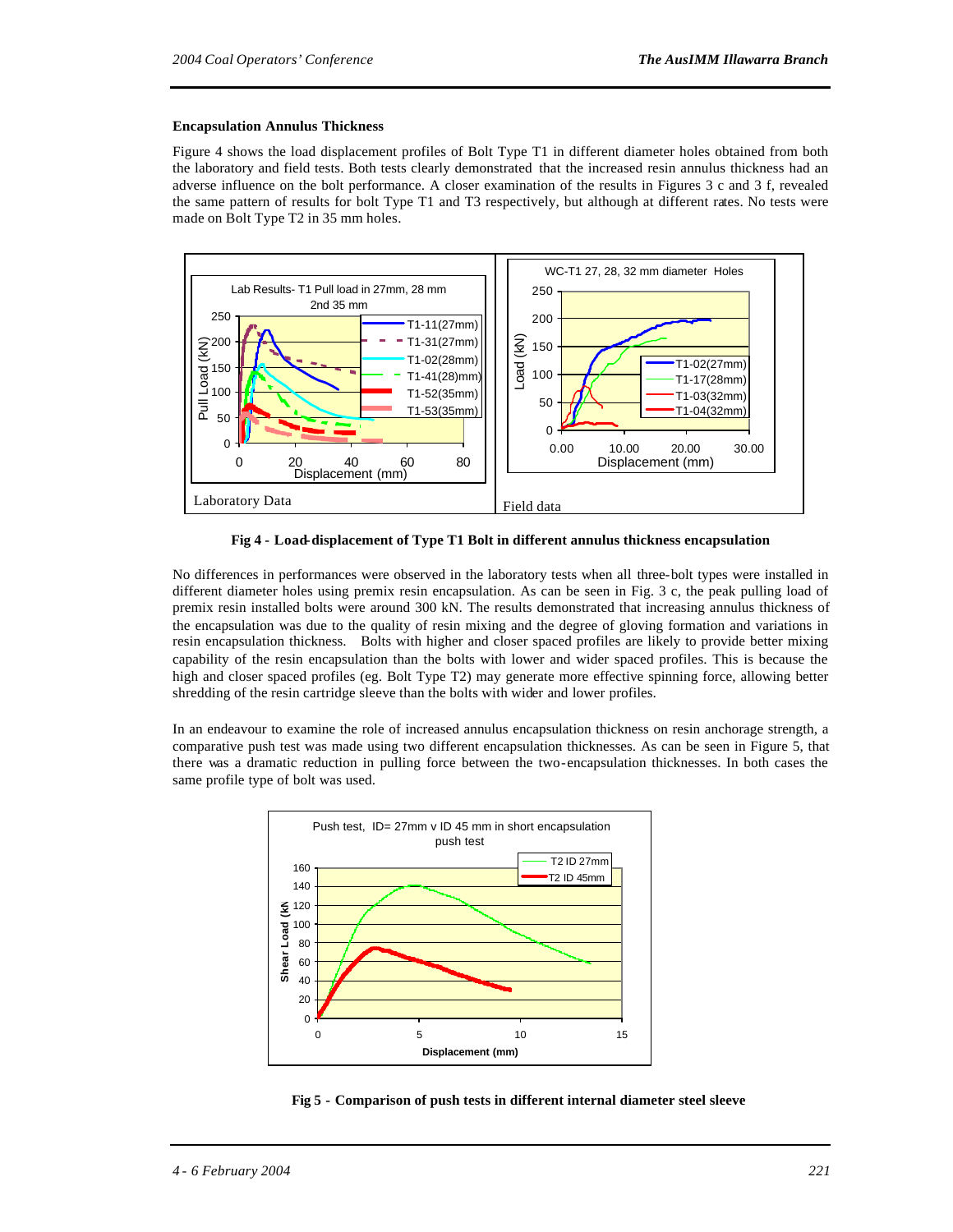#### **PUSH/PULL TESTING IN STEEL SLEEVES**

Concern has been expressed about the methodology of testing, in which the bolt is pushed out of the steel tube rather than being pulled. In reality the installation and subsequent performance of bolts in -situ results in the bolt being in tension and sometimes in tension and shear. There will be a general reduction in bolt cross section as a result of bolt tensioning, causing premature bolt resin surface contact failure and loss of grip. Scepticism has been expressed on the role of bolt profile configuration and its influence on load transfer capacity of bolt /resin interface. Accordingly the following two sets of tests were undertaken;

- 1. Increasing the rib profile spacing of Bolt Type T2 by filing away the alternative ribs
- 2. Pull testing of the bolt from the st eel sleeves instead of the conventional push test

*Profile spacing:* Figure 6 shows the results of profiles of the Bolt Type T3 and Bolt Type T2 with its alternate ribs being filed away. As can be seen, the removal of alternative ribs from the bolts has increased peak load displacement, which is as close to that of Bolt Type T3. It is unlikely the profile configurations would fit to each other because of different profile spacing and profile height as shown in Table 1. However the results clearly demonstrat e the influence of the profile configuration on load transfer mechanism relationships. This finding should be taken into consideration for future designs in different ground conditions, see Aziz and Webb (2003a, and 2003 b), and Aziz, Dey and Indraratna (1999).



**Fig 6 - Load displacement profiles of \Bolt Types T2 and T3 and a modefid Bolt Type T2 with alternative profile removed.**



**Fig 7 – Pull tests arrangement**

*Bolt pulling through the steel sleeve:* Figure 7 shows the test set-up for pulling a bolt out of 75mm steel sleeve, and Figure 8 shows the pull test load /displacement results of bolt Type T2.

Table 3 shows the comparative test results of pull and push tests. Both push and pull test samples were prepared from the same premix resin batch. Also included in the table are the average values of push tests carried out by Webb (2001).

There were some variations in the values from different bolts. The difference between the average push and pull test results for both Bolt Types T1 and T2 were in the range of between 8 and 11 %respectively. Further research is continuing to examine other profiled bolts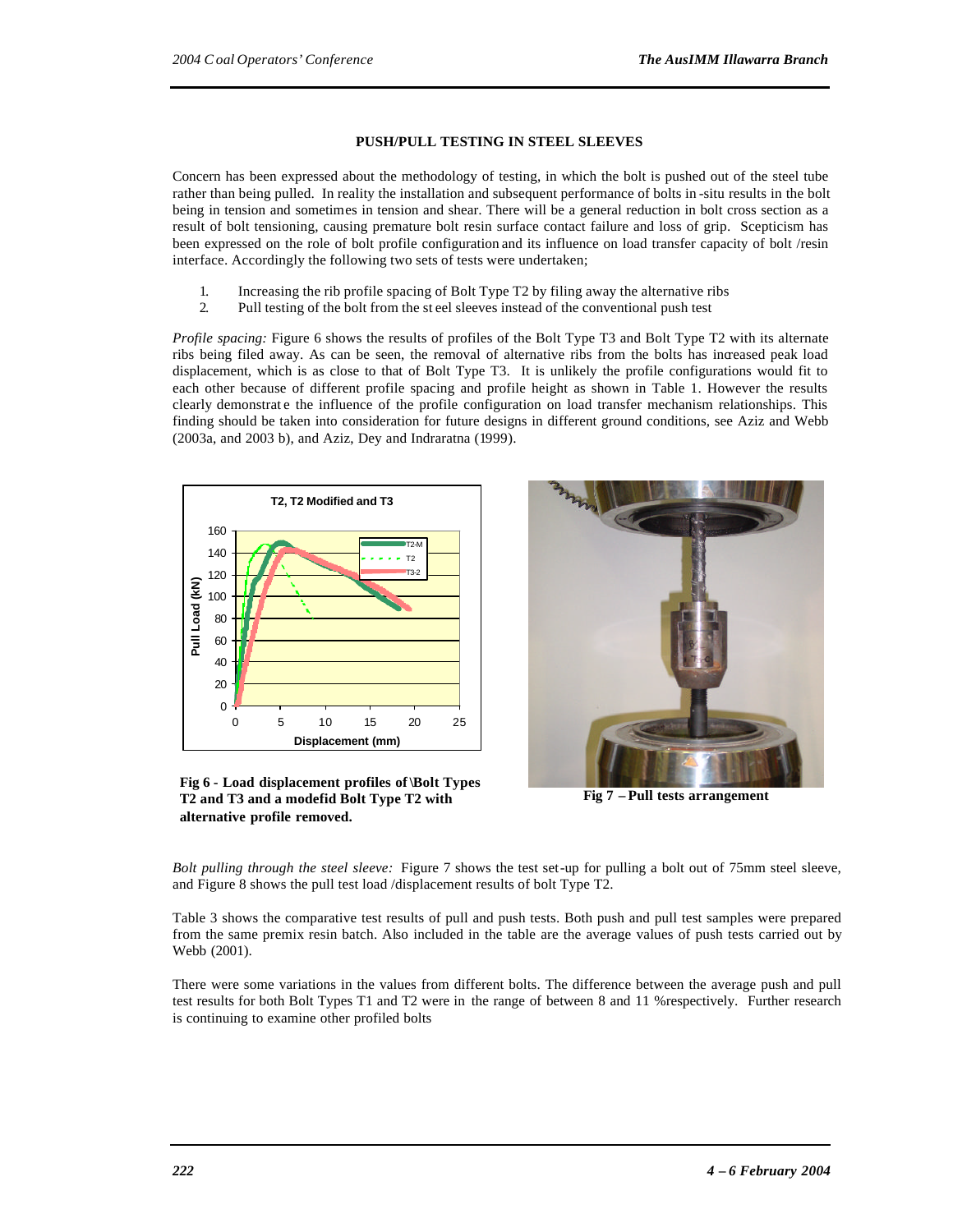

**Fig 8 - Pull test results for Bolt Types T1 and T2**

**Table 3 Data from push and pull tests**

| Bolt<br>Type   | Av peak push load<br>and SD<br>(kN) | Av Peak pull load<br>and SD<br>(kN) | Diff<br>$(\%)$ | Ave peak Load<br>displacement<br>Push and SD (mm) | Ave peak load displ<br>placement<br>and $(SD)$<br>(mm) | Diff<br>$(\%)$ |
|----------------|-------------------------------------|-------------------------------------|----------------|---------------------------------------------------|--------------------------------------------------------|----------------|
| T1             | 130.7 $(\pm 10.85)$                 | $120.06 (\pm 16.4)$                 | 8              | $3.55 \ (\pm 0.63)$                               | 4.60                                                   | 13             |
| T <sub>2</sub> | 140.31 $(\pm 6.0)$                  | 129.4. $(\pm 6.95)$                 | 9              | 4.85 $(\pm 0.82)$                                 | 7.92                                                   | 39             |

#### **CONCLUSIONS**

Both programmes of the experimental study have led to the following conclusions:

- 1) Bolt surface profile configuration play a dominant influence on the load transfer capacity of the bolt. The hight and profile spacing affect the level and sustainability of the transfer mechanism. Wider spaced profiled bolts maintains peak pull load at greater displacement than the closely spaced bolts. Also post peak load tapers off gradually as compared to narrow spaced and low height profile bolts.
- 2) Changing the profile configuration of the bolt caused a change in load transfer capacity of the bolt
- 3) The strength of resin encapsulation is influenced by the annulus thickness of encapsulation. Also affecting the strength is the quality of resin mixing and degree of gloving formation.
- 4) Premix resin encapsulation was found to be superior in performance to the cartridge type resin.
- 5) The methodology of removing the bolt in short encapsulation tests has an influence on the pulling results. There was a difference of 10% between the bolts pushed and pulled out of short encapsulation tests.